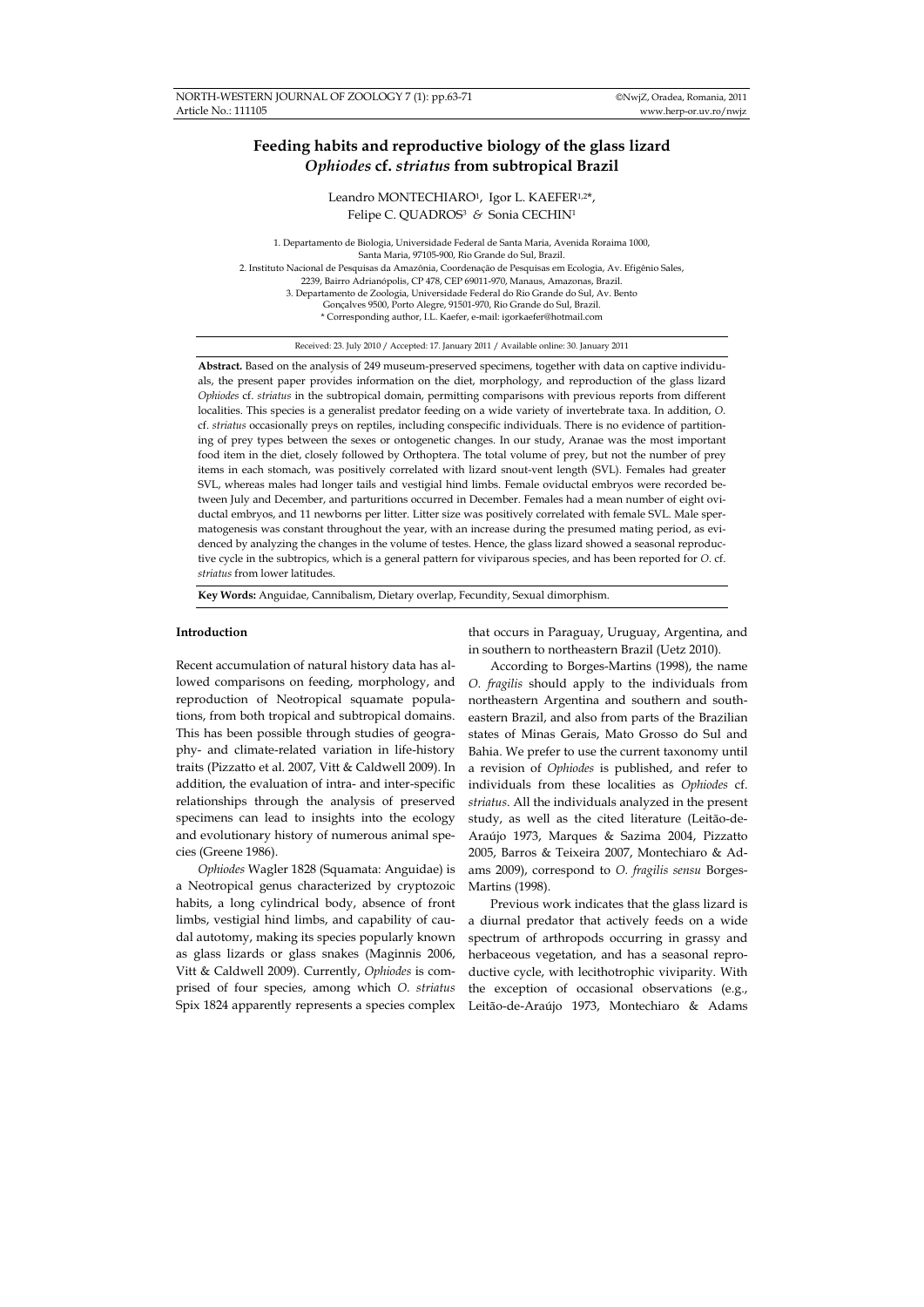2009), no study has examined the biology of *O.* cf. *striatus* from subtropical Brazil.

Based on specimens preserved in museum collections and data on captive individuals, here we report the diet composition of the glass lizard *Ophiodes* cf. *striatus,* and evaluate the extent of sexual and ontogenetic variation in feeding habits. We also report data on reproduction, including fecundity, reproductive cycles, and sexual dimorphism of this species.

### **Materials and methods**

A total of 249 preserved specimens were examined, from the following institutions: Museu de Ciências e Tecnologia of the Pontifícia Universidade Católica do Rio Grande do Sul (MCP), Museu de Ciências Naturais of the Fundação Zoobotânica do Rio Grande do Sul (MCN), Museu de História Natural Capão da Imbuia (MHNCI), and Laboratório de Herpetologia of the Universidade Federal de Santa Maria (ZUFSM) (Appendix 1). None of the individuals analyzed overlaps with previous studies. The sample included only specimens from the southern states of Rio Grande do Sul, Santa Catarina and Paraná. These states include most of the subtropical region in Brazil, which is characterized by a highly seasonal temperature regime and precipitation evenly distributed throughout the year.

The following data were taken from each specimen: snout-vent length (SVL), tail length (TL), head length (HL), head width (HW), length of the vestigial hind limbs (LL, all in mm), body mass, sex, and stage of reproductive maturity. Males were considered reproductively mature if they had opaque and convolute deferent ducts (Shine 1982); females if they had follicles in secondary vitellogenesis (larger than 5 mm) and/or embryos in the oviduct (modified from Shine 1977). Only individuals that were wild-caught and preserved soon after collection were included in the analyses.

 The stomachs of 161 specimens could be dissected and their contents were analyzed for food items under a stereomicroscope. Prey items were identified to the taxonomic level of order and deposited in the collections of the institutions mentioned above. Arthropod fragments that could not be identified were grouped as "nonidentified arthropods". Fragments that could only be identified as insects and for which the number of individuals could not be determined were grouped in an "insect miscellanea" category. Prey items were counted and measured to the nearest 0.01 mm, using a digital caliper and millimetric ocular. The individual prey volume (in mm3) was estimated by the ellipsoid formula according to Lima et al. (2010):

# $V = 4/3π (L/2)(W/2)<sup>2</sup>$

where L is the largest prey length and W is the largest prey width. The total volume of fall prey was calculated as the sum of the volume of all its prey items.

For better representing the diversity of the diet, we

estimated the minimum significant sample size for a dietary study. A cumulative diet diversity curve was generated using the Shannon-Weaver index (Shannon & Weaver 1949) as suggested by Kovács & Török (1997). The trophic diversity concerning the number of prey in the stomach contents of males, females, and juveniles was analyzed by the standardized Shannon-Weaver index, according to Krebs (2001):

$$
H' = -\Sigma p_i \log_2 (p_i)
$$

where *pi* is the relative abundance of the prey taxon *i* in the diet of the lizards.

The dietary overlap regarding numerical and volumetric proportions of prey categories between sexes and ontogenetic stages was evaluated using the similarity index (Pianka 1973), according to Cappellari et al. (2007):

$$
\mathbf{O}_{jk} = \frac{\sum P_{ij}P_{ik}}{\sqrt{\sum {P_{ij}}^2\sum {P_{ik}}^2}}
$$

where  $p_{ij}$  and  $p_{ik}$  are the proportion of prey items of category i in the groups j and k. Values range from 0 (no similarity) to 1 (complete similarity).

To estimate the importance of each prey category consumed, we calculated the index of importance value (IV) of Gadsden & Palacios-Orona (1997) as:

$$
IV = V^{\scriptscriptstyle \text{!`}}{}_{ij} + N^{\scriptscriptstyle \text{!`}}{}_{ij} + F^{\scriptscriptstyle \text{!`}}{}_{ij}
$$

where  $V'_{ij} = V_{ij} / \Sigma V_{ij}$ ;  $N'_{ij} = N_{ij} / \Sigma N_{ij}$ ;  $F'_{ij} = F_{ij} / \Sigma N_{ij}$ and V<sub>ij</sub> = Volume of prey category i in predator j;  $\Sigma V_{ij}$  = Total volume of stomach content;  $N_{ij}$  = Number of items of prey category i in predator j;  $\Sigma N_{ij}$  = Total number of items in the sample;  $F_{ij}$  = Number of stomachs of predator j in which prey category i was found;  $N_i$  = Total number of stomachs of predator j.

Differences between sexes and ontogenetic stages in the number and volume of prey consumed were assessed using analysis of variance (ANOVA). We could not test for interaction among independent variables because of the small sample size of recently-fed juveniles. The relationship between number and volume of prey found in each stomach and predator body size was assessed using simple linear regressions.

The study on the reproductive biology of *O.* cf. *striatus* was based on 249 preserved specimens. Data on newborns came from captive specimens, recorded in the catalogues of the above-mentioned collections. We recorded, for males, the length and width of both testes; and for females, the number of ovarian follicles or oviductal embryos and the diameter of the largest vitellogenic follicles or embryos. The volume of testes was calculated by the ellipsoid formula, using the largest testis length and width. Seasonal changes in the volume of testes were analyzed by combining data from each of the four seasons of the year. Residuals from the regression of testes volume on SVL were used to indicate spermatogenic activity (Volsøe 1944), and differences among seasons were evaluated through a Kruskal-Wallis test. The conversion rate of follicles into embryos was evaluated as the difference between the number of vitellogenic follicles and the number of embryos, using the Mann-Whitney U test.

We used the Student's t test in order to evaluate sexual dimorphism in SVL. We used analysis of covariance (ANCOVA) with SVL as a covariate to compare TL, HL,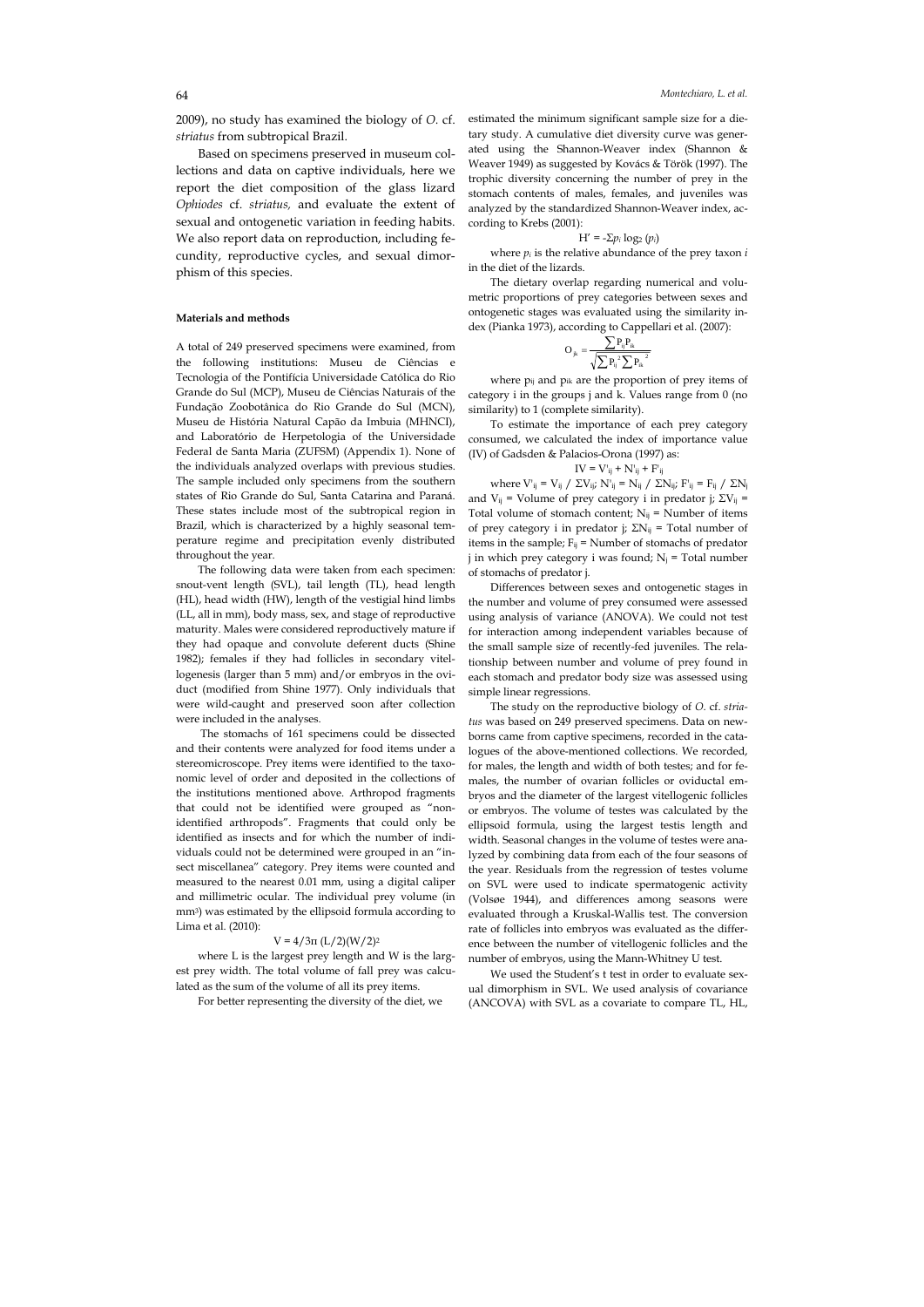HW and LL between sexes because body parts are related to body length. The index of sexual size dimorphism (SSD) was calculated as follows: (mean SVL of the larger sex) / (mean SVL of the smaller sex) – 1. SSD is expressed as positive if females are the larger sex, and negative if males are the larger (Shine 1994). Data were tested for variance normality and homogeneity, through the Kolmogorov-Smirnov and Levene tests, and transformed according to the assumptions of each test. A significance level of  $\alpha$  = 0.05 was assumed for all analyses.

# **Results**

# *Feeding*

The minimum sample size for dietary analysis was estimated in 34 individuals. Of a total of 161 stomachs of *O.* cf. *striatus* we analyzed, 73 (45.3%) contained prey, and we consider this to be representative for the diet diversity study. We classified the identified prey in 14 categories, most of them pertaining to Arthropoda (Table 1).

Araneae was the most frequent prey category consumed, being present in 25.8% of the stomach contents. The second most frequent prey category was Orthoptera (19.6%). Two glass lizards had scales of unidentified Squamata in their stomach contents. Scales of *O.* cf. *striatus* were found in one stomach, whereas four almost undigested juveniles *O.* cf. *striatus* were found in the other (Table 1). The mean species richness of prey found for the stomach contents was  $1.48$  ( $\pm$  0.59, range = 1-3). The mean number of items per stomach was 2.54 (± 2.38), and the maximum number of items was 12.

The Importance Value Index of prey items indicated that Araneae was the most important category in the diet of juveniles  $(IV = 0.82)$ , whereas Orthoptera was the most important category in the diets of mature males ( $IV = 1.07$ ) and females (IV =  $0.80$ ). For the overall sample, the most important item in the diet of *O.* cf. *striatus* was Araneae (IV =  $0.76$ ), closely followed by Orthoptera  $(IV = 0.75)$  (Table 2).

The mean number of prey items consumed by mature males was  $1.19$  ( $\pm$  0.45), being significantly lower than 3.26 ( $\pm$  2.78) preys consumed by mature females (ANOVA,  $F = 4.614$ ,  $p = 0.036$ ). The mean volume of prey consumed by individual mature males was 2257.33 mm<sup>3</sup> ( $\pm$  2965.67), and  $3781.34$  mm<sup>3</sup> by mature females ( $\pm$  6426.93), showing no significant difference between sexes  $(ANOVA, F = 3.567, p = 0.063).$ 

The number of prey items consumed by ma-

Mature females fed on a wider variety of prey categories ( $n = 14$ ) in comparison to mature males (n = 7), and prey richness was significantly greater in females (ANOVA,  $F = 6.509$ ,  $p = 0.013$ ). Trophic diversity was greater in the diet of mature females  $(H' = 2.72)$  than in juveniles  $(H' = 2.22)$  and mature males (H' = 1.92). Females also consumed a larger proportion of the total prey items  $(71.2\% , n = 109)$ and of the total prey volume (59.5%). Glass lizards were the most important category in volume, for both mature males (32.2%) and juveniles (45.3%) (Table 1).

Feeding similarity, based on the numerical proportions of prey categories, was higher between juveniles and mature females ( $O_{ik} = 0.77$ ) than between mature males and mature females  $(O_{ik} = 0.59)$  and between juveniles and mature males ( $O_{ik} = 0.44$ ). Regarding volumetric proportions, the feeding similarity was higher between juveniles and mature males ( $O_{ik} = 0.84$ ) than between mature males and females ( $O_{jk} = 0.69$ ) and between juveniles and mature females ( $O_{jk} = 0.33$ ).

Lizard body size was positively correlated with total volume of prey in each stomach ( $R^2$  = 0.074, F = 5.70,  $p = 0.020$ ), but not with the number of prey items in each stomach ( $R^2 = 0.027$ ,  $F = 1.68$ ,  $p = 0.190$ ).

#### *Reproductive biology*

Mature female SVL ranged from 107 to 220 mm (mean = 161.04 mm, SD = 25.68, n = 46), whereas mature male SVL ranged from 105 to 195 mm (mean  $146.66$ , SD = 23.3, n = 47). The seasonal distribution of the snout-vent length of *O.* cf. *striatus* showed that females attain sexual maturity around the age of nine months (Fig. 1A). The same may occur for males, although many individuals larger than the smallest mature male seemed to show a delayed sexual maturation (Fig. 1B).

Females in secondary vitellogenesis were recorded between February and October, whereas oviductal embryos occurred between July and December, with a concentration in October (Fig. 2). In captivity, three parturitions were recorded, all in December. Body-size-adjusted testes volume of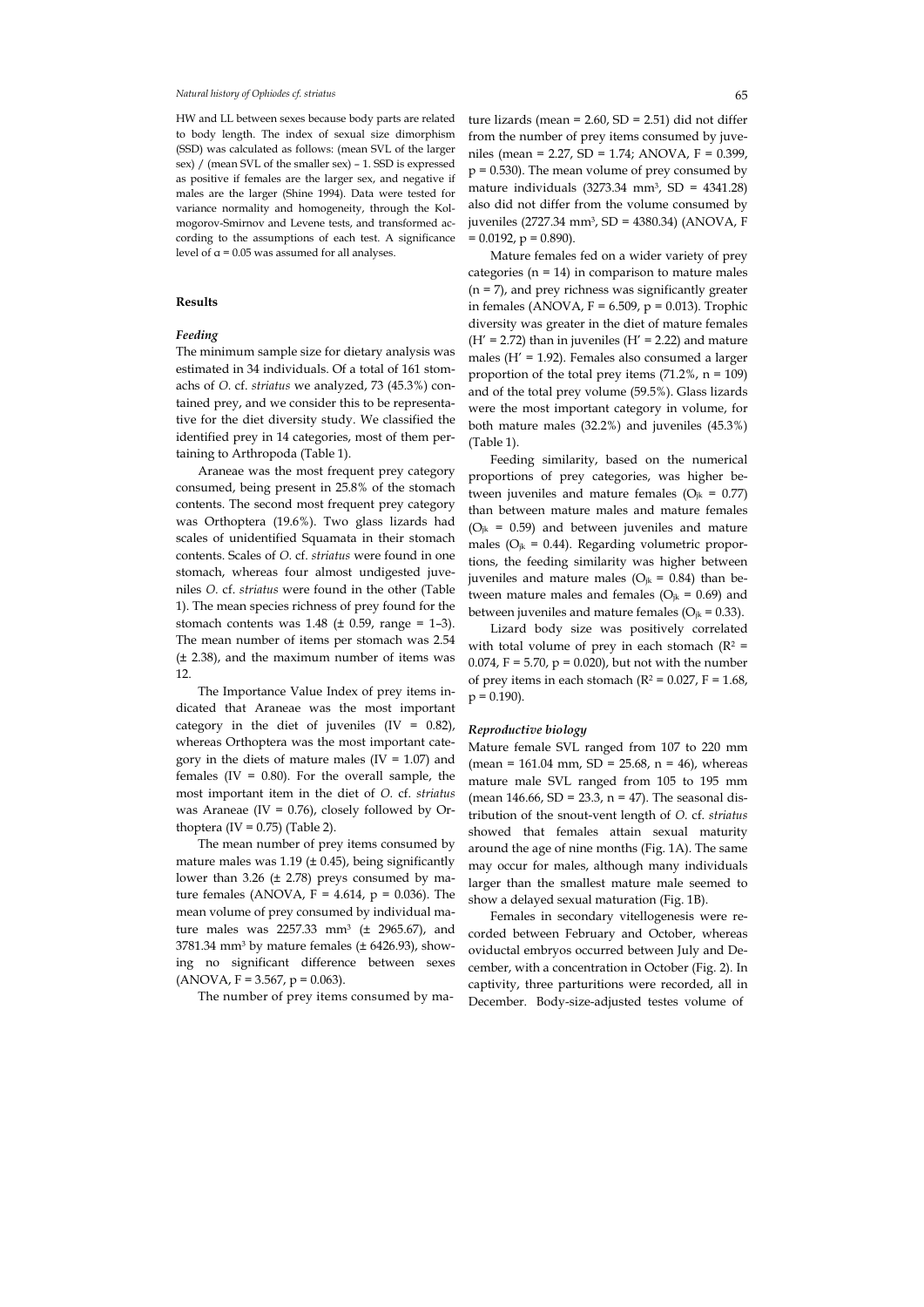| Table 1. Number (N), volume (V), and frequency of occurrence (F) of each prey category in the diet of juveniles, mature males, and mature females of Ophiodes cf. stridus from subtropical<br>Brazil. |                | $(n = 13)$<br>Juveniles      |            |           | Mature males $(n = 20)$ |         |               | Mature females $(n = 40)$ |              |                      | $Total (n = 73)$   |             |
|-------------------------------------------------------------------------------------------------------------------------------------------------------------------------------------------------------|----------------|------------------------------|------------|-----------|-------------------------|---------|---------------|---------------------------|--------------|----------------------|--------------------|-------------|
| Item                                                                                                                                                                                                  | (%N)<br>N<br>N | $N_{\phi}$<br>$\overline{ }$ | F(%F)      | (%N)<br>Z | $V$ (% $V$ )            | F(%F)   | $( \%N)$<br>Z | $V(^{\%}_{\&V})$          | (%F)<br>Ĺ.   | (%N)<br>Z            | $V$ (% $V$ )       | F(%F)       |
|                                                                                                                                                                                                       |                |                              |            |           |                         |         |               |                           |              |                      |                    |             |
| Reptilia                                                                                                                                                                                              |                |                              |            |           |                         |         |               |                           |              |                      |                    |             |
| Squamata undet.<br>O. cf. striatus                                                                                                                                                                    |                |                              |            |           |                         |         |               | 747.39 (0.5)              | 1(1.7)       |                      | 747.39 (0.29)      | 1(1.03)     |
|                                                                                                                                                                                                       |                | 4 (16.0) 16055.21 (45.3)     | $1(6.7)$   | $1(5.3)$  | 21763.97 (32.2)         | 1(4.5)  |               |                           |              | 5(3.27)              | 37819.18 (14.89)   | 2(2.06)     |
| Gastropoda                                                                                                                                                                                            |                |                              |            |           |                         |         |               |                           |              |                      |                    |             |
| Stylommatophora                                                                                                                                                                                       |                |                              |            |           |                         |         | 1(0.9)        | 181.05 (0.1)              | $1\,(1.7)$   | 1(0.65)              | 181.05 (0.07)      | $1\,(1.03)$ |
| Crustacea                                                                                                                                                                                             |                |                              |            |           |                         |         |               |                           |              |                      |                    |             |
| Isopoda                                                                                                                                                                                               | 9(36.0)        | 17(5.4)<br>1905.1            | 3(20.0)    |           |                         |         | 33 (30.3)     | 9150.85 (6.1)             | 9(15.0)      | 42 (27.45)           | 11056.02 (4.35)    | 12(12.37)   |
| Arachnida                                                                                                                                                                                             |                |                              |            |           |                         |         |               |                           |              |                      |                    |             |
| Acari                                                                                                                                                                                                 |                |                              |            |           |                         |         | 2(1.8)        | $0.23$ (< $0.01$ )        | $1\,(1.7)$   | $2\ (1.30)$          | $0.23$ (< $0.01$ ) | $1\,(1.03)$ |
| Araneae                                                                                                                                                                                               | 8 (32.0)       | 4136.98 (11.7)               | 5(33.3)    | 6(31.6)   | 12391.41 (18.4)         | 6(27.3) | 17(15.6)      | 37122.3 (24.6)            | 14(23.3)     | 31 (20.26)           | 53650.67 (21.13)   | 25 (25.77)  |
| Opiliones                                                                                                                                                                                             | $1(4.0)$       | (0.5)<br>179.15              | 1(6.7)     |           |                         |         | $8\,(7.3)$    | 2730.11 (1.8)             | 3(5.0)       | 9(5.88)              | 2909.26 (1.14)     | 4(4.12)     |
| Insecta                                                                                                                                                                                               |                |                              |            |           |                         |         |               |                           |              |                      |                    |             |
| Blattaria                                                                                                                                                                                             |                |                              |            | 3(15.8)   | 8791.39 (13.0)          | 3(13.6) | 6(5.5)        | 13204.02 (8.7)            | 4(6.7)       | 9(5.88)              | 21995.41 (8.66)    | 7(7.22)     |
| Coleoptera (larvae)                                                                                                                                                                                   | 1(4.0)         | 2380.43 (6.7)                | 1(6.7)     |           |                         |         | $2\ (1.8)$    | 212.13(0.1)               | $2(3.3)$     | 3(1.96)              | 2592.56 (1.02)     | 3(3.09)     |
| Diptera                                                                                                                                                                                               | 1(4.0)         | 424.52 (1.2)                 | $1(6.7)$   |           |                         |         | $1(0.9)$      | $10.25$ (< $0.01$ )       | $1\,(1.7)$   | $2\left(1.30\right)$ | 434.77 (0.17)      | 2(2.06)     |
| Hemiptera                                                                                                                                                                                             |                |                              |            |           |                         |         | $1(0.9)$      | $11.53$ (< $0.01$ )       | $1\,(1.7)$   | 1(0.65)              | 11.53 (< 0.01)     | 1(1.03)     |
| Lepidoptera (larvae)                                                                                                                                                                                  |                |                              |            | 1(5.3)    | 182.28 (0.3)            | 1(4.5)  | 19(17.4)      | 10986.03 (7.2)            | $10\ (16.7)$ | 20 (13.07)           | 11168.31 (4.40)    | 11 (11.34)  |
| Orthoptera                                                                                                                                                                                            | 1(4.0)         | 4139.15(11.7)                | $1\ (6.7)$ | 8(42.1)   | 16566.22 (24.5)         | 8(36.4) | 19(17.4)      | 57086.7 (37.8)            | $10\ (16.7)$ | 28 (18.30)           | 77792.11 (30.63)   | 19 (19.59)  |
| Insect miscellanea                                                                                                                                                                                    |                | (13.8)<br>4879.8             | 2(13.3)    |           | 1024.51 (1.5)           | 3(13.6) |               | 3606.75 (2.4)             | 3(5.0)       |                      | 9511.03 (3.74)     | 8(8.25)     |
| Non-identified arthropods                                                                                                                                                                             |                | 1355.07 (3.8)                |            |           | 6791.91 (10.0)          |         |               | 5976.91 (10.6)            |              |                      | 24123.89 (9.50)    |             |
| Total                                                                                                                                                                                                 | 25             | 35455.5                      | 15         | 19        | 67511.7                 | 22      | 109           | 151026.3                  | 60           | 153                  | 253993.41          | 97          |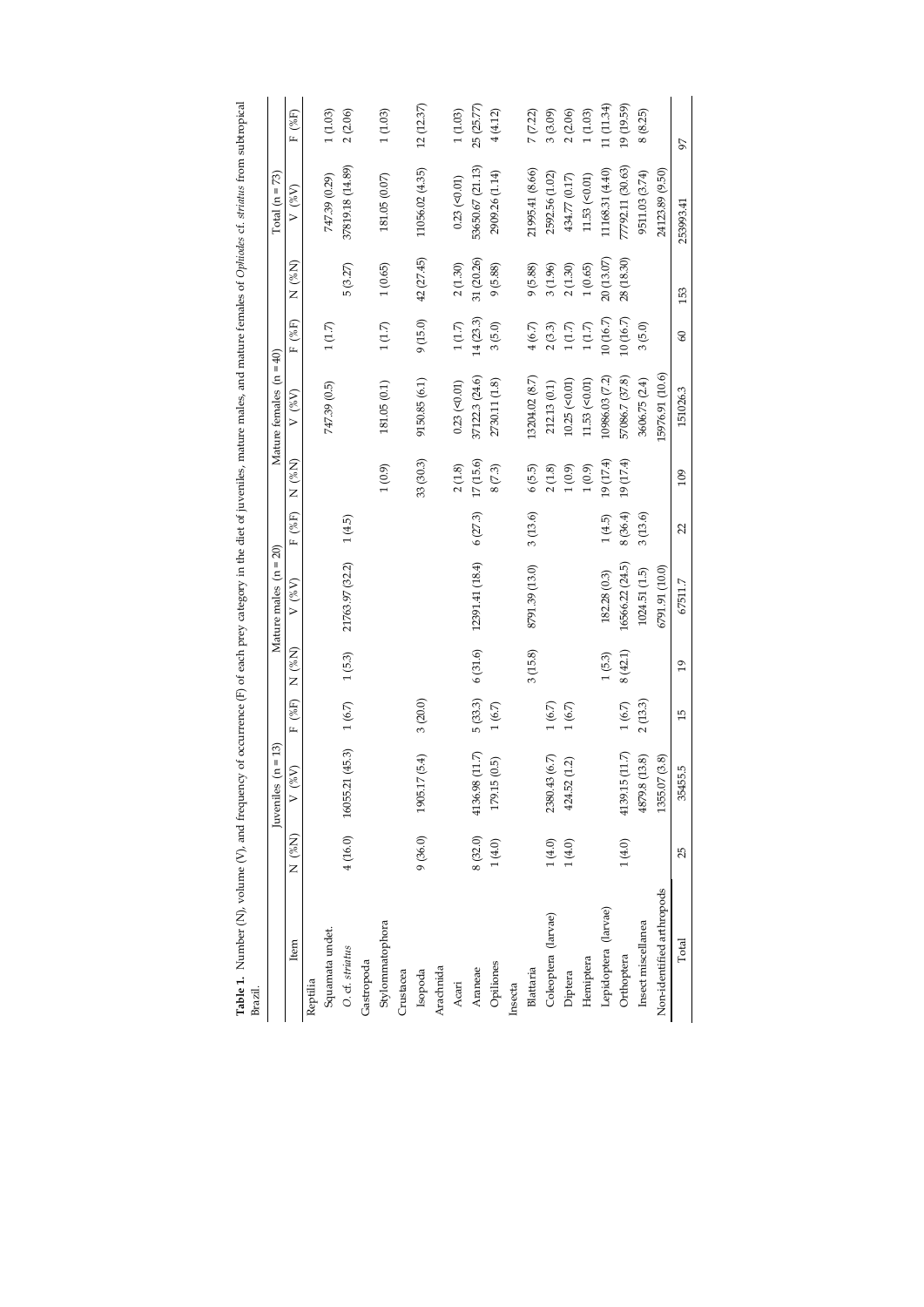**Table 2.** Importance of each prey category in the diet of *Ophiodes* cf. *striatus* from subtropical Brazil according to the index of importance value (IV) of Gadsden & Palacios-Orona (1997).

| Item                 | <b>Juveniles</b> | Males | Females | All individuals |
|----------------------|------------------|-------|---------|-----------------|
| Acari                | 0.00             | 0.00  | 0.04    | 0.03            |
| Araneae              | 0.82             | 0.80  | 0.75    | 0.76            |
| Blattaria            | 0.00             | 0.44  | 0.24    | 0.24            |
| Coleoptera (larvae)  | 0.18             | 0.00  | 0.07    | 0.07            |
| Diptera              | 0.13             | 0.00  | 0.03    | 0.04            |
| Hemiptera            | 0.00             | 0.00  | 0.03    | 0.02            |
| Isopoda              | 0.64             | 0.00  | 0.59    | 0.48            |
| Lepidoptera (larvae) | 0.00             | 0.11  | 0.50    | 0.33            |
| O. cf. striatus      | 0.69             | 0.43  | 0.00    | 0.21            |
| Opiliones            | 0.12             | 0.00  | 0.17    | 0.13            |
| Orthoptera           | 0.23             | 1.07  | 0.80    | 0.75            |
| Squamata undet.      | 0.00             | 0.00  | 0.03    | 0.02            |
| Stylommatophora      | 0.00             | 0.00  | 0.04    | 0.02            |
| Insect miscellanea   | 0.29             | 0.17  | 0.10    | 0.15            |



**Figure 1.** Seasonal variation of the SVL of females (**A**) and males (**B**) of *Ophiodes* cf. *striatus* from subtropical Brazil. Solid circles represent immature individuals, open circles represent mature individuals, and triangles represent newborn. The dashed line represents the SVL of the smallest mature individual.

mature male *O.* cf. *striatus* did not differ among seasons (H = 3.683, p = 0.29; Fig. 3).

The number of oviductal embryos per *O.* cf. *striatus* female ranged from 2 to 14 (mean = 7.93,  $SD = 3.79$ ,  $n = 14$ ). The mean number of newbornsper litter was 11.33 ( $\pm$  2.08, n = 3). Newborn SVL ranged from 45 to 59 mm (mean = 51.64, SD = 3.29,  $n = 22$ ) and the mean mass was 0.50g ( $\pm$  0.11, n = 22). None of the analyzed females contained vitellogenic follicles and oviductal embryos simultaneously. Moreover, there was no difference between the number of vitellogenic follicles and oviductal embryos/newborns (U = 257.5, p =  $0.97$ , n = 51). Therefore, litter size can be inferred as the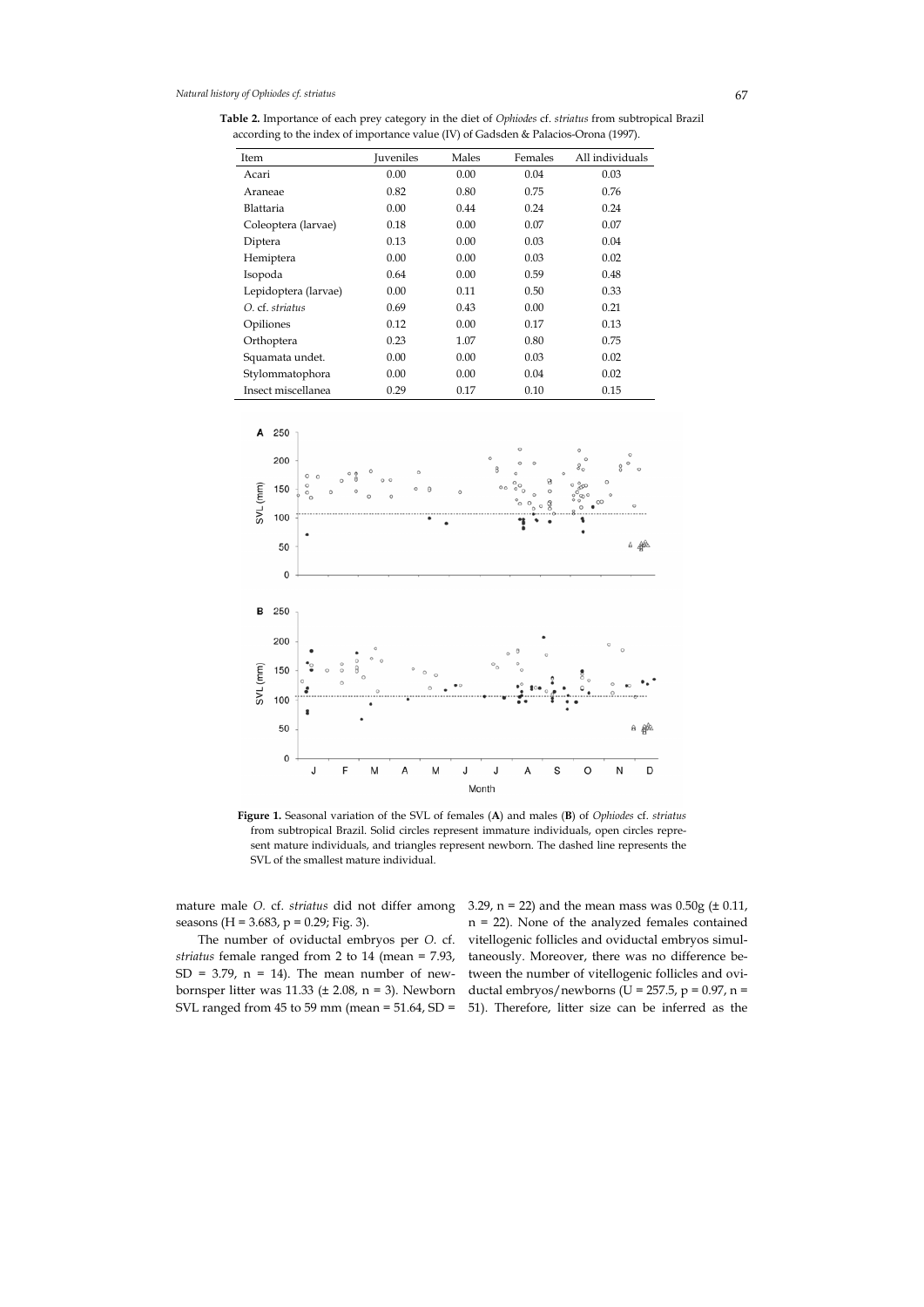number of vitellogenic follicles or oviductal embryos, which ranged from 2 to 16 (mean = 7.96, SD  $= 3.48$ , n  $= 51$ ). Litter size was positively related to female SVL ( $R^2$  = 0.25,  $F = 35.76$ ,  $p < 0.0001$ ,  $n =$ 51).

Females were larger than males in snout–vent length (t = 3.12,  $p = 0.002$ ), with a degree of sexual size dimorphism of 0.09. However, males had relatively longer tails (ANCOVA,  $F = 17.13$ ,  $p < 0.001$ ) and larger vestigial hind limbs (ANCOVA, F = 17.13,  $p \le 0.001$ ). Sexes did not differ in head length (ANCOVA,  $F = 1.65$ ,  $p = 0.20$ ) and head width (ANCOVA,  $F = 0.43$ ,  $p = 0.51$ ).

### **Discussion**

*Ophiodes* cf. *striatus* in subtropical Brazil is a generalist predator that feeds on a wide variety of invertebrate taxa, as also recorded for this species in tropical areas (Marques & Sazima 2004, Barros & Teixeira 2007). This latter study also reported reptile scales in the gut of *O.* cf. *striatus*, but did not indicate predation on conspecifics or other squamates, suggesting that these lizards may sometimes feed on dead organic material, such as shed skins. We found occasional predation on reptiles by *O.* cf. *striatus*, including one case of cannibalism, in addition to that reported by Montechiaro &



**Figure 2.** Seasonal variation in the diameter of the largest follicle or oviductal embryo of females of *Ophiodes* cf. *striatus* from subtropical Brazil. Solid circles represent nonvitellogenic follicles, open circles represent vitellogenic follicles, and triangles represent embryos.



**Figure 3.** Seasonal variation in the residual volume of the testes in mature males of *Ophiodes* cf. *striatus* from subtropical Brazil.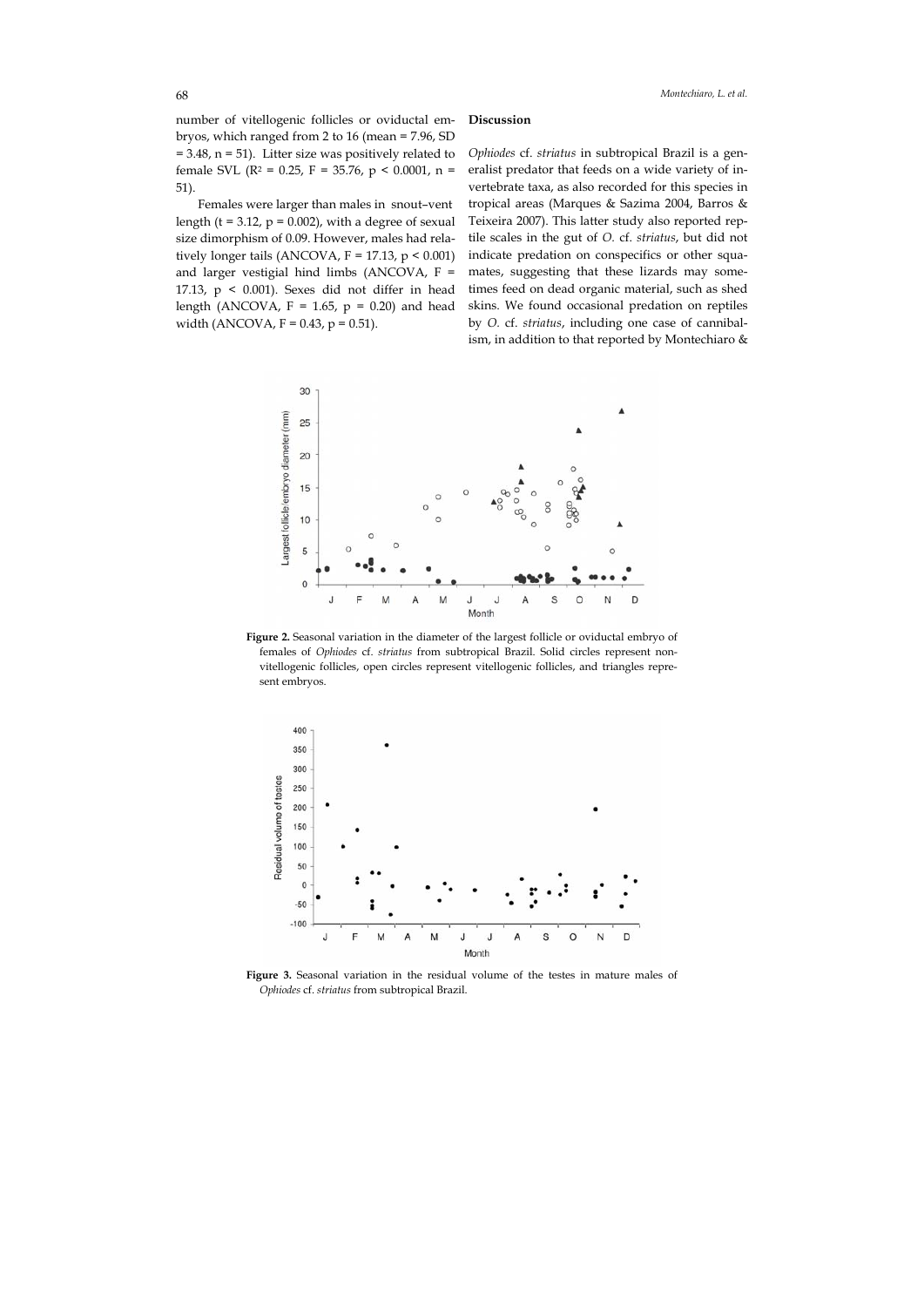Adams (2009), also from subtropical Brazil. Intraspecific predation is widespread in lizards (Siqueira & Rocha 2008), and generalist predators such as *O.* cf. *striatus* tend to have particularly strong cannibalistic tendencies, which may be interpreted as an extension of their ordinary opportunistic predatory behavior (Mayntz & Toft 2006, Siqueira & Rocha 2008).

The wide spectrum of insects consumed by *O.*  cf. *striatus* in the subtropical region is reported also in an earlier study on a population from southeastern Brazil (Barros & Teixeira 2007), evidencing some degree of evolutionary stability regarding feeding habits (Cooper 1994). Barros & Teixeira (2007) found Blattodea as the most frequently consumed prey category, followed by Aranae and Orthoptera. However, we found that Aranae was the most frequently consumed prey, followed by Orthoptera and Isoptera. These differences in relative prey frequency are probably related to differential prey availability between the areas studied, and studies considering this aspect might allow conclusions regarding prey preferences among populations from different localities. A study on the diet of the fossorial anguid lizard *Diploglossus lessonae* showed that it mainly feeds on arthropods such as Opiliones and pupae of Scarabaeidae, which are generally found underneath rocks (Vitt 1985). This case demonstrates the roles of both habitat specialization and opportunistic feeding strategies in the composition of prey categories consumed, regardless of the abovementioned conservative effects of phylogenetic affinity (Cooper 1994).

Although females consumed a greater variety of prey, this study found no evidence of partitioning in prey types between sexes, and there were no sexual differences in head length or width. Trophic ontogeny was also not significant, and even cannibalism, which is commonly performed by mature individuals (Siqueira & Rocha 2008), was recorded for juveniles in this study. Interestingly, trophic dissimilarity among size classes was observed for a tropical population of *O.* cf. *striatus*, where juveniles were not cannibalistic and fed mainly on Blattaria (Barros & Teixeira 2007). Given that we did not record cockroaches in the stomachs of juvenile *O.* cf. *striatus*, this may be partially responsible for the observed lack of feeding partitioning in relation to the mature individuals. In addition, the report of no evidence of spatial segregation between juvenile and adult *O.*  cf. *striatus* during a field study (Barros & Teixeira 2007) can also explain the feeding similarity between ontogenetic stages. There were no isopterans in the gut contents, and this prey category was previously regarded as rare for *O.* cf. *striatus* (Barros & Teixeira 2007). The absence of Isoptera is believed to be related either to a preference for larger prey types or to the environmental availability of this taxon (Rocha et al. 2004).

The seasonal reproductive cycle recorded for *O.* cf. *striatus* in the subtropics was expected, given that it is a general pattern for viviparous species (e.g., Teixeira 2001, Carvalho & Araújo 2004, Vrcibradic & Rocha 2005), and has been reported for *O.* cf. *striatus* from lower latitudes (Pizzatto 2005). As widely observed in temperate zones, there was no seasonal variation in testes volume throughout the year, which is probably related to the low cost of sperm production in reptiles (Nagy 1983). However, the highest values for residual volume of testes occurred between January and March (Fig. 3), probably when mating takes place in *O.* cf. *striatus*. The recruitment period differs from earlier reports on this species, given that captivity parturitions recorded in southern Brazil occurred in December (Leitão-de-Araújo 1973, this study), whereas in southeastern Brazil this period extends from August through November (Marques & Sazima 2003, Pizzatto 2005). This might be related to latitudinal differences in temperature and rainfall regimes, although conditions in captivity can distort lizard reproductive cycles.

The sexes were dimorphic in body size, with females larger than males, as previously reported for this species (Pizzatto 2005, Barros & Teixeira 2007) and numerous other species of lizards (Pianka & Vitt 2003). Given that female SVL and clutch size are positively correlated in other lizards (Vitt & Price 1982), including Diploglossinae (Vitt & Caldwell 2009), and *O.* cf. *striatus* (Barros & Teixeira 2007, this study, but see Pizzatto 2005), selective pressures related to size-dependent fecundity may be involved, since a larger body cavity may provide more space for reproductive organs and embryos (Fitch 1981). Sexual dimorphism in two additional traits, relative tail length and length of the vestigial hind limbs, was evaluated and reported for the first time for *O.* cf. *striatus*. According to the Morphological Constraint hypothesis of King (1989), larger tails in males are normally related to the accommodation of the hemipenes and its retractor muscles. Males also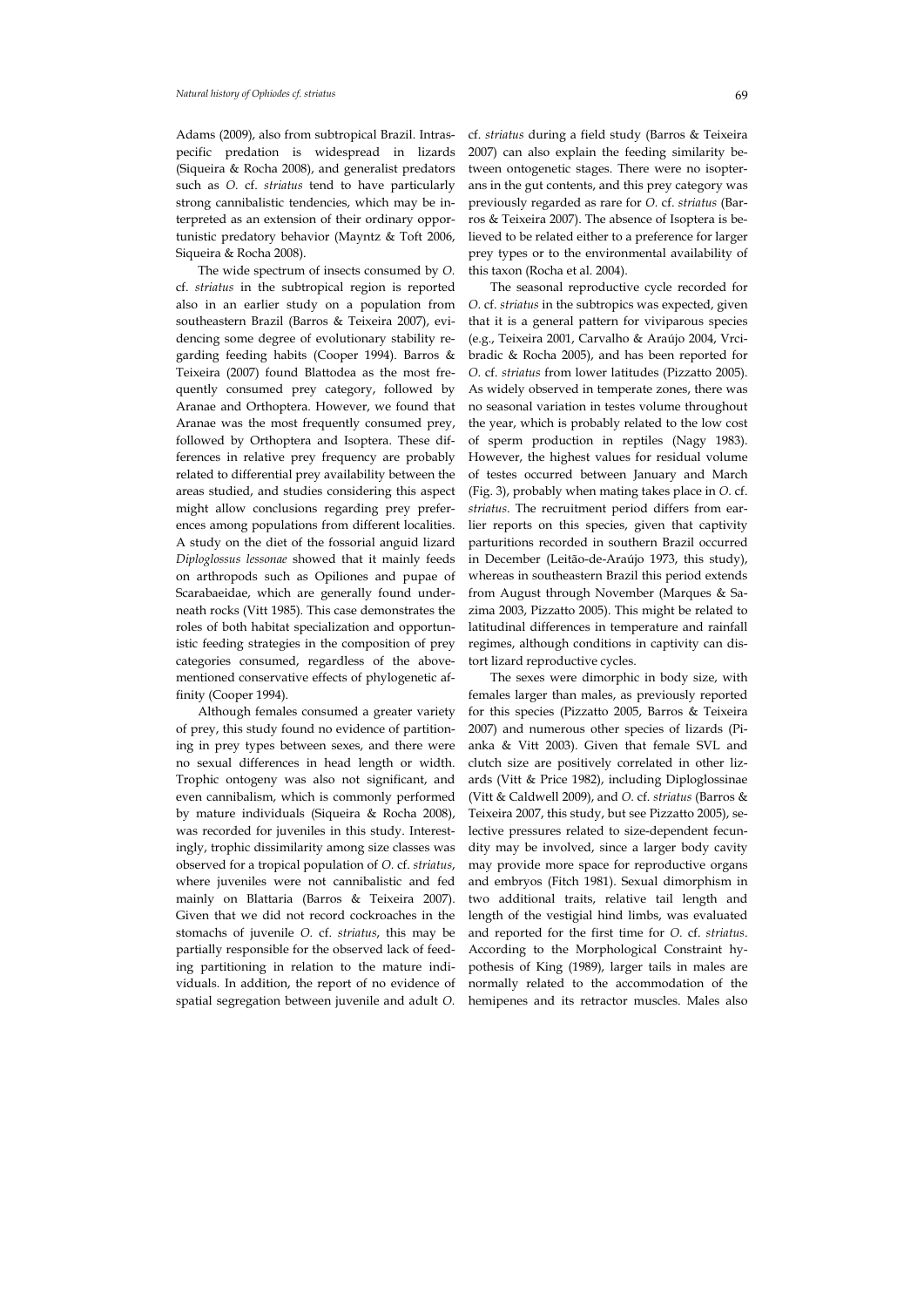**Acknowledgements.** We are grateful to Glaucia Funk Pontes (MCT/PUCRS), Moema Leitão de Araújo (MCN), and Julio C. de Moura Leite (MHNCI) for granting access to the museum collections under their responsibility; Guilherme Adams for help in laboratory work; Istvan Sas and two anonymous reviewers whose comments greatly improved this paper. We also thank Marcos Di-Bernardo (*in memoriam*), Roberto B. de Oliveira, Lize H. Cappellari, and Márcio Borges Martins for many valuable suggestions during this study. SC received a productivity grant from CNPq (303359/2009-9).

#### **References**

- Barros, E.H., Teixeira, R.L. (2007): Diet and fecundity of the Glasslizard, *Ophiodes striatus* (Sauria, Anguidae) from the Atlantic Forest in southeastern Brazil. Boletim do Museu de Biologia Mello Leitão 22: 11-23.
- Borges-Martins, M. (1998): Revisão taxonômica e sistemática filogenética do gênero *Ophiodes* Wagler, 1828 (Sauria, Anguidae, Diploglossinae). PhD Thesis, Pontifícia Universidade Católica do Rio Grande do Sul, Porto Alegre, Brazil.
- Cappellari, L.H., Lema, T., Prates-Jr., P., Rocha, C.F.D. (2007): Diet of *Teius oculatus* (Sauria, Teiidae) in southern Brazil (Dom Feliciano, Rio Grande do Sul). Iheringia, Série Zoologia 97: 31- 35.
- Carpenter, C.C., Murphy, J.B., Mitchel, L.A. (1978): Combat bouts with spur use in the Madagascan boa (*Sanzinia madagascariensis*). Herpetologica 34: 207-212.
- Carvalho, A.L.G., Araújo, S.F.B. (2004): Ecologia dos Lagartos da Ilha da Marambaia, RJ. Revista Universidade Rural: Série Ciências da Vida 24: 159-165.
- Cooper, W.E. (1994): Prey chemical discrimination, foraging mode, and phylogeny. pp. 95-116*.* In: Vitt, L.J., Pianka, E.R. (eds.) Lizard Ecology: Historical and Experimental Perspectives. Princeton University Press.
- Fitch, H.S. (1981): Sexual size differences in reptiles. University of Kansas Museum of Natural History Miscellaneous Publications 70: 1-72.
- Gadsden, H.E., Palacios-Orona, L.E. (1997): Seasonal dietary patterns of Mexican fringe-toed lizard (*Uma paraphygas*). Journal of Herpetology 31: 1-9.
- Greene, H. (1986): Natural history and evolutionary biology. pp. 99- 108. In: Feder, M.E., Lauder, G.V. (eds.), Predator-prey Relationships: Perspective and Approaches from the Study of Lower Vertebrates. The University of Chicago Press.
- King, R.B. (1989): Sexual dimorphism in snake tail length: sexual selection, natural selection, or morphological constraint? Biological Journal of the Linnean Society 38: 133-154.
- Kovács, T., Török, J. (1997): Determination of minimum sample size to estimate diet diversity in anuran species. Herpetological Journal 7: 43-47.
- Krebs, C.J. (2001): Ecology: The Experimental Analysis of Distribution and Abundance. Benjamin Cummings, Menlo Park.
- Leitão-de-Araújo, M. (1973): Ovoviviparidade em *Ophiodes striatus*  (Spix, 1824) - Sauria - Anguidae. Iheringia, Série Zoologia 42: 34- 39.
- Lima, J.E.P., Rödder, D., Solé, M. (2010): Diet of two sympatric *Phyllomedusa* (Anura: Hylidae) species from a cacao plantation in southern Bahia, Brazil. North-Western Journal of Zoology 6: 13-24.
- Maginnis, T.L. (2006): The costs of autotomy and regeneration in animals: a review and framework for future research. Behavioral Ecology 17: 857-872.
- Marques, O.A.V., Sazima, I. (2004): História natural dos répteis da Estação Ecológica Juréia-Itatins. pp. 257-277. In: Marques, O.A. V., Duleba, W. (eds.), Estação Ecológica Juréia-Itatins: Ambiente Físico, Flora e Fauna. Holos.
- Mayntz, D., Toft, S. (2006): Nutritional value of cannibalism and the role of starvation and nutrient imbalance for cannibalistic tendencies in a generalist predator. Journal of Animal Ecology 75: 288-297.
- Montechiaro, L., Adams, G.B. (2009): *Ophiodes fragilis*. Cannibalism. Herpetological Review 40: 89-90.
- Nagy, K.A. (1983): Ecological energetics. pp. 24-54. In: Huey, R.B., Pianka, E.R., Schoener, T.W. (eds.), Lizard Ecology: Studies of a Model Organism. Harvard University Press.
- Pianka, E.R. (1973): The structure of lizard communities. Annual Review of Ecology and Systematics 4: 53-74.
- Pianka, E.R., Vitt, L.J. (2003): Lizards: windows to the evolution of diversity. University of California Press, Berkeley.
- Pizzatto, L. (2005): Reproductive biology of the glass snake *Ophiodes fragilis* (Squamata: Anguidae) in south-east Brazil. Herpetological Journal 15: 9-13.
- Pizzatto, L., Almeida-Santos, S.M., Marques, O.A.V. (2007): Biologia reprodutiva de serpentes brasileiras. pp. 201-221. In: Nascimento, L.B., Oliveira, M.E. (eds.) Herpetologia no Brasil II. Sociedade Brasileira de Herpetologia.
- Rocha, C.F.D., Vrcibradic, D., Van-Sluys, M. (2004): Diet of the lizard *Mabuya agilis* (Sauria; Scincidae) in an insular habitat (Ilha Grande, RJ, Brazil). Herpetological Journal 64: 135-139.
- Shannon, C.E., Weaver, W. (1949): The mathematical theory of communication. Illinois University Press, Urbana.
- Shine, R. (1977): Reproduction in Australian elapid snakes. II. Female reproductive cycles. Australian Journal of Zoology 25: 655-666.
- Shine, R. (1982): Ecology of the Australian elapid snake *Echiopsis curta*. Journal of Herpetology 16: 388-393.
- Shine, R. (1994): Sexual dimorphism in snakes revised. Copeia 1994: 326-346.
- Siqueira, C.C., Rocha, C.F.D. (2008): Predation by lizards as a mortality source for juvenile lizards in Brazil. South American Journal of Herpetology 3: 82-87.
- Teixeira, R.L. (2001): Comunidade de lagartos da Restinga de Guriri, São Mateus – ES, sudeste do Brasil. Atlântica 23: 77-84.
- Uetz, P. (2010): TIGR. Reptile database. http://www.reptiledatabase.org, accessed at: 2010.07.22.
- Vitt, L.J. (1985): On the biology of the little known anguid lizard, *Diploglossus lessonae* in northeast Brazil. Papéis Avulsos de Zoologia 36: 69-76.
- Vitt, L.J., Caldwell, J.P. (2009): Herpetology: an introductory biology of amphibians and reptiles. Academic Press, Burlington.
- Vitt, L.J., Price, H.J. (1982): Ecological and evolutionary determinants of relative clutch mass in lizards. Herpetologica 38: 237-255.
- Volsøe, H. (1944): Seasonal variation of the male reproductive organs of *Vipera berus* (L.). Spolia Zoologica Musei Hauniensis 5: 1-157.
- Vrcibradic, D., Rocha, C.F.D. (2005): Observations on the natural history of the lizard *Mabuya macrorhyncha* Hoge (Scincidae) in Queimada Grande Island, São Paulo. Revista Brasileira de Zoologia 22: 1185-1190.